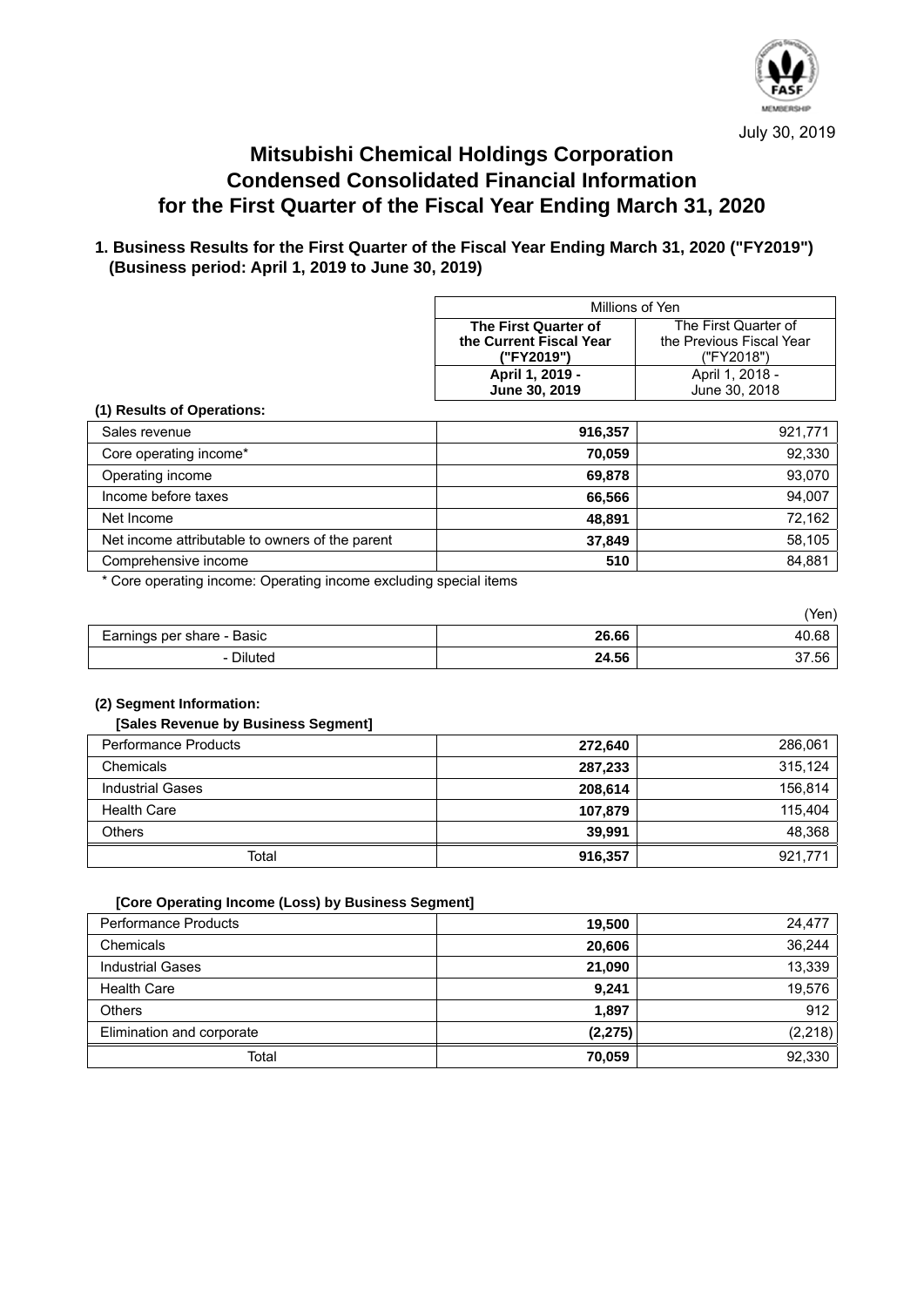|                                                                             | Millions of Yen     |                      |
|-----------------------------------------------------------------------------|---------------------|----------------------|
|                                                                             | As of June 30, 2019 | As of March 31, 2019 |
| (3) Financial Position:                                                     |                     |                      |
| Total assets                                                                | 5,509,917           | 5,572,508            |
| Total equity                                                                | 1,988,047           | 2.025.854            |
| Equity attributable to owners of the parent                                 | 1,353,372           | 1,377,947            |
| Ratio of equity attributable to owners of the parent<br>to total assets (%) | 24.6                | 24.7                 |

| Millions of Yen         |                          |  |
|-------------------------|--------------------------|--|
| The First Quarter of    | The First Quarter of     |  |
| the Current Fiscal Year | the Previous Fiscal Year |  |
| ("FY2019")              | ("FY2018")               |  |
| April 1, 2019 -         | April 1, 2018 -          |  |
| June 30, 2019           | June 30, 2018            |  |

### **(4) Cash Flows:**

| Net cash provided by (used in) operating activities | 103.707    | 89.563    |
|-----------------------------------------------------|------------|-----------|
| Net cash provided by (used in) investing activities | (47, 344)  | (58, 983) |
| Net cash provided by (used in) financing activities | (109, 097) | (54, 757) |
| Cash and cash equivalents at the end of the period  | 259.465    | 253.681   |

## **Notes:**

 We have classified the businesses of LSI Medience Corporation (LSIM) and its subsidiaries and affiliate as discontinued operations, based on the decision to exchange all of its shares in LSIM. Therefore, sales revenue, core operating income, operating income and income before taxes in the consolidated financial results of the first quarter of the previous fiscal year and the current fiscal year are recorded excluding the discontinued operations.

## **2. Forecast for the Current Fiscal Year**

|                                                 | Millions of Yen                       |                                   |
|-------------------------------------------------|---------------------------------------|-----------------------------------|
|                                                 | The First Half of<br>FY2019           | FY2019                            |
|                                                 | April 1, 2019 -<br>September 30, 2019 | April 1, 2019 -<br>March 31, 2020 |
| Sales revenue                                   | 2,005,000                             | 4,080,000                         |
| Core operating income                           | 146,000                               | 300,000                           |
| Operating income                                | 146.000                               | 300,000                           |
| Net income attributable to owners of the parent | 80,000                                | 168,000                           |

|                            |       | en.                |
|----------------------------|-------|--------------------|
| Earnings per share - Basic | 56.34 | $\sim$<br>ے18.3 11 |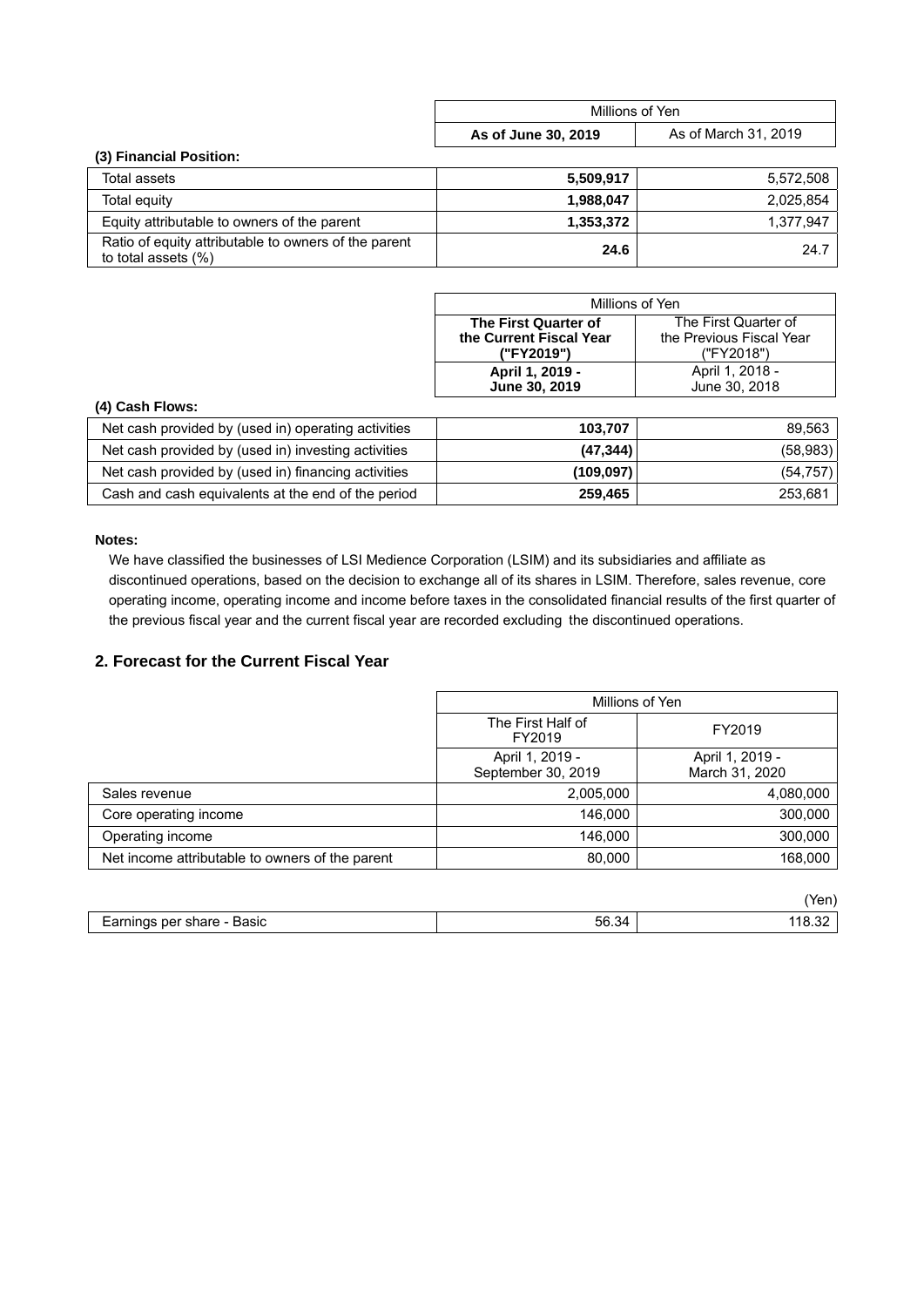## **3. Business Performance and Financial Position**

## **(1) Business Performance**

# **Consolidated Performance for the First Quarter of the Fiscal Year Ending March 31, 2020 (Fiscal 2019): Three Months Ended June 30, 2019**

## **Overview of General Performance**

Looking at the operating climate for the Mitsubishi Chemical Holdings Group during the first quarter of fiscal 2019, a sense of uncertainty about the future has continued, as the supply and demand balance for some products mainly for semiconductors and automobiles loosened due to growing concerns over more serious U.S.-China trade friction and other factors.

In this environment, sales revenue decreased by ¥5.4 billion, or 0.6% year on year, to ¥916.4 billion. Core operating income decreased by ¥22.2 billion, or 24.1% year on year, to ¥70.1 billion, and operating income decreased by ¥23.2 billion, or 24.9% year on year, to ¥69.9 billion. Income before taxes decreased by ¥27.4 billion, or 29.2% year on year, to ¥66.6 billion. Net income attributable to owners of the parent decreased by ¥20.3 billion, or 34.9% year on year, to ¥37.8 billion.

Furthermore, we have classified the businesses operated by LSI Medience Corporation and its subsidiaries and affiliate as discontinued operations, based on the decision to exchange all the shares held by its parent company, Life Science Institute, Inc. for a part of PHC Holdings Corporation's shares. (The agreement was reached on May 14, 2019.) Therefore, from the first quarter of fiscal 2019, we have classified the earnings related to these businesses as discontinued operations in conjunction with the same period of the previous fiscal year, which is a comparative fiscal year.

## **Overview of Business Segment**

The overview of financial results by business segment for the first quarter of fiscal 2019 is shown below. Gains or losses by segment are stated with core operating income which excludes gains or losses from special items including losses incurred by business withdrawals, streamlining, and others.

*In the following sections, all comparisons are with the same period of the previous fiscal year unless stated otherwise.* 

## **Performance Products Segment, Performance Products Domain**

Sales revenue decreased by ¥13.5 billion, to ¥272.6 billion. Core operating income decreased by ¥5.0 billion, to ¥19.5 billion.

In functional products, sales revenue decreased, due to slowing demand in products mainly for semiconductors and automobiles, and lower sales volumes in advanced moldings and composites including high-performance engineering plastics, alumina fibers, and other products, while performance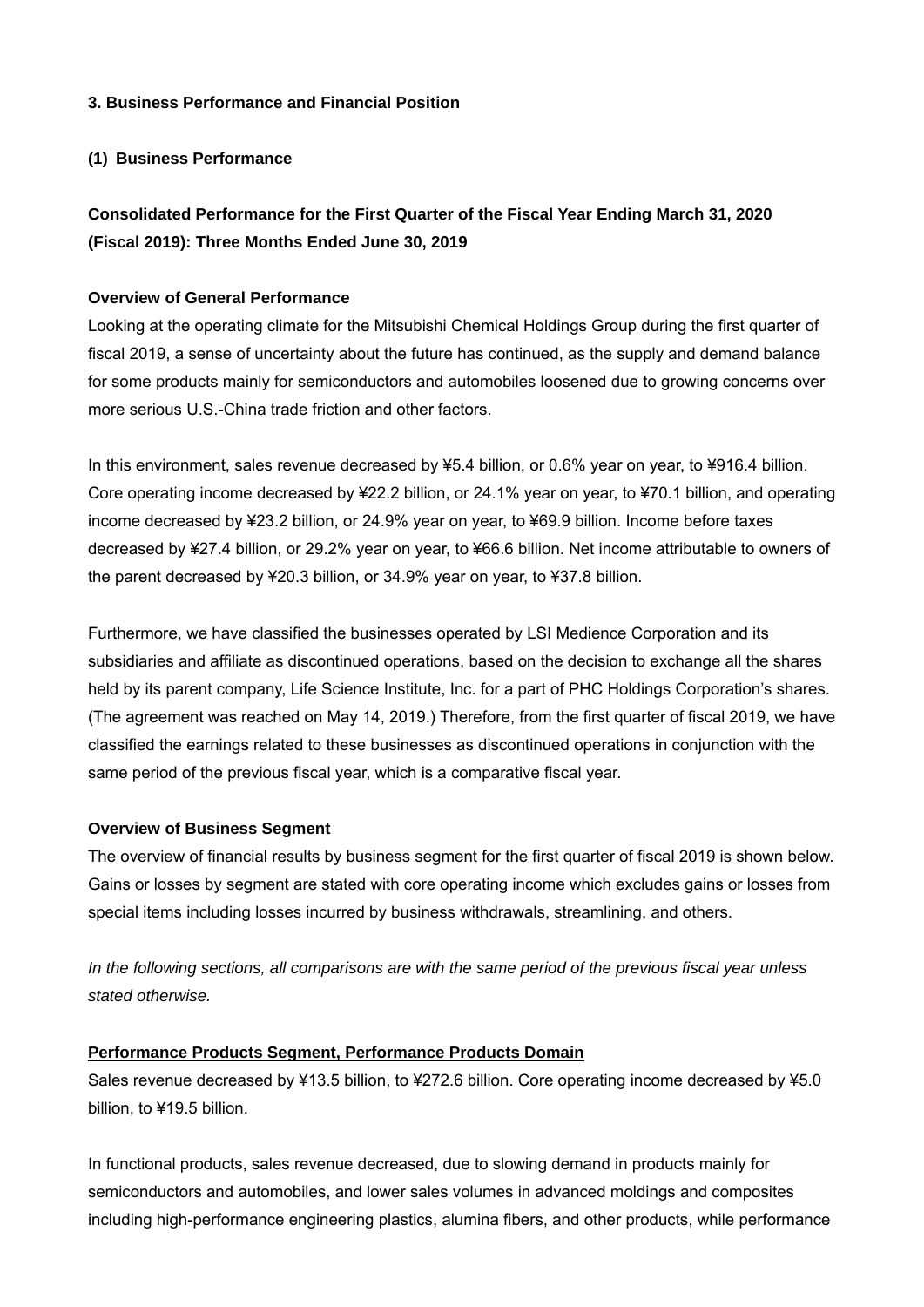in information and electronics and display-related products remained nearly flat. In performance chemicals, sales revenue decreased, reflecting a drop in market prices for phenol-polycarbonate chain materials in advanced polymers, which were favorable in the same period of the previous fiscal year, despite an increase in sales volumes due to the impact of the previous fiscal year's scheduled maintenance and repairs at the above-mentioned production facilities being resolved. Core operating income decreased primarily due to a drop in market prices for phenol-polycarbonate chain materials in advanced polymers.

Major initiatives in the Performance Products segment during the first quarter of fiscal 2019 included:

- Mitsubishi Chemical Corporation in April 2019 decided to increase its consolidated subsidiary Noltex LLC's annual production capacity of *Soarnol* ethylene vinyl alcohol copolymer resin by 3,000 tons to 41,000 tons, in response to rising global demand for food packaging materials. The production increase is slated to take effect in mid-2020.
- Mitsubishi Chemical Corporation, a parent company of Mitsubishi Chemical Media Co., Ltd. (MCM), in June 2019 agreed to transfer its storage media business and other businesses globally operated by Verbatim Group companies affiliated with MCM, as well as MCM's related assets, to CMC Magnetics Corporation, as part of the business portfolio reform in the Mitsubishi Chemical Holdings Group's medium-term management plan.

## **Chemicals Segment, Industrial Materials Domain**

Sales revenue decreased by ¥27.8 billion, to ¥287.3 billion. Core operating income decreased by ¥15.6 billion, to ¥20.6 billion.

In MMA, sales revenue decreased due to continued deceleration of demand growth, especially in China, and lower prices in MMA monomers and other products.

In petrochemicals, sales revenue remained unchanged due to an increase in sales volumes stemming from the lower impact of the scheduled maintenance and repairs at the ethylene production facility, despite lower sales prices along with a drop in raw material costs and other factors.

In carbon products, sales revenue remained unchanged due to the continued firm demand for coke and other products.

Core operating income decreased mainly attributable to the drop in sale prices in MMA monomers and other products, despite higher sales volumes stemming from the lower impact of the scheduled maintenance and repairs in petrochemicals.

# **Industrial Gases Segment, Industrial Materials Domain**

Sales revenue amounted to ¥208.6 billion, an increase of ¥51.8 billion. Core operating income increased by ¥7.8 billion, to ¥21.1 billion.

In industrial gases, sales revenue and core operating income increased, due to including the performance of the European and U.S. businesses acquired in the second half of the previous fiscal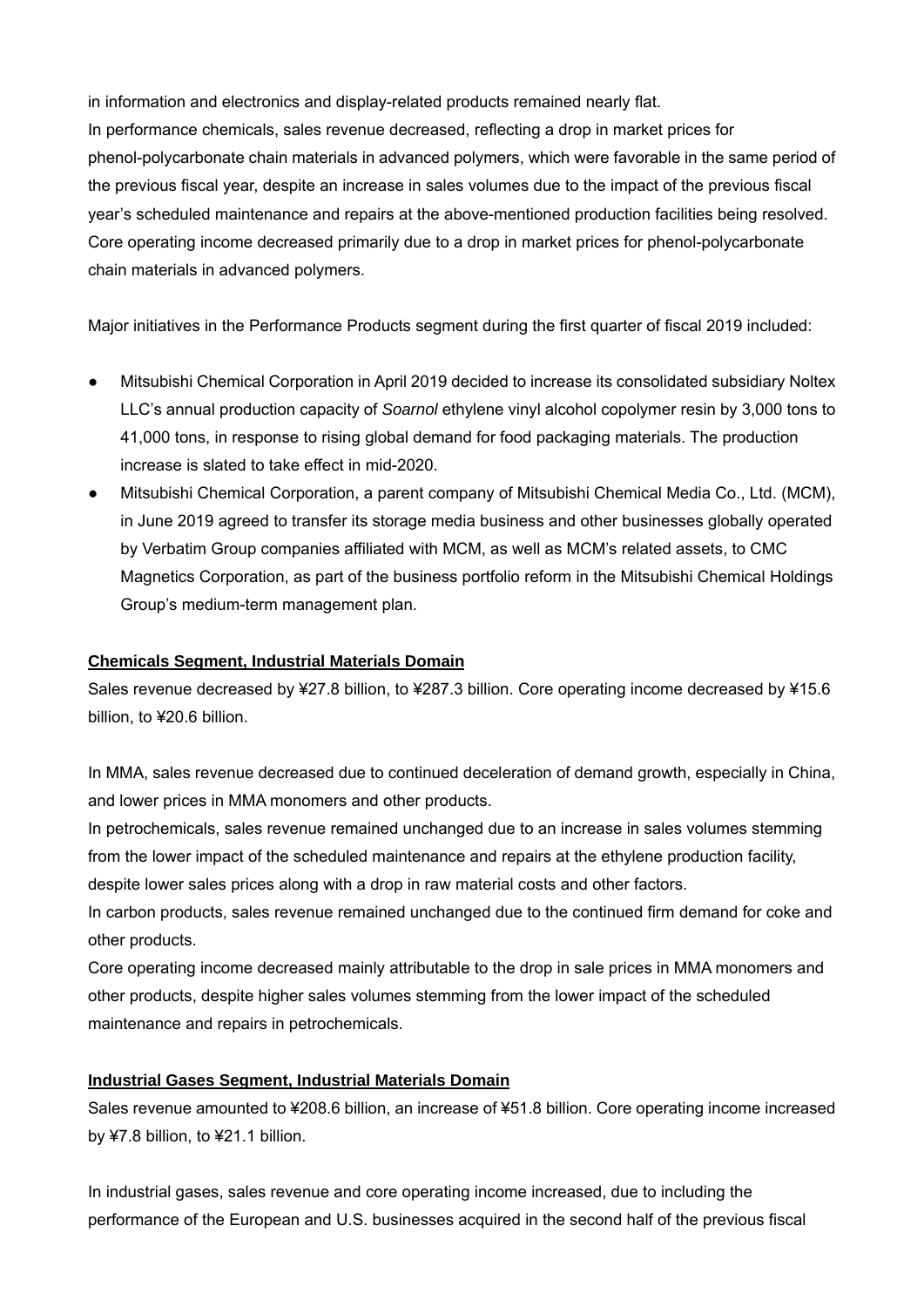year.

## **Health Care Segment, Health Care Domain**

Sales revenue totaled ¥107.9 billion, a decrease of ¥7.5 billion. Core operating income decreased by ¥10.3 billion, to ¥9.3 billion.

In pharmaceuticals, sales revenue and core operating income decreased, primarily attributable to lower royalty revenues, despite higher sales volumes in mainly priority products in domestic ethical pharmaceuticals. With regard to royalty revenue from Novartis Pharma AG for *Gilenya*, a treatment agent for multiple sclerosis, a part of the revenue has not been recognized as sales revenue in accordance with IFRS 15 due to the start of arbitration proceedings since February 2019. Due to the ongoing proceedings, sales revenue has not been recognized and decreased in the quarter under review.

A major initiative in the Health Care segment during the first quarter of fiscal 2019 included:

● Life Science Institute, Inc. (LSII) in May 2019 agreed on a strategic capital partnership with PHC Holdings Corporation (PHCHD), which engages in the healthcare business in Japan and overseas, to further develop the group's life science-related businesses. After competition law-related regulatory approval, LSII will exchange all of its shares in LSI Medience Corporation for a part of PHCHD's shares, resulting in capital participation of 13.7% in PHCHD.

## **Others**

Sales revenue decreased by ¥8.4 billion, to ¥40.0 billion and core operating income increased by ¥1.0 billion, to ¥1.9 billion.

## **(2) Consolidated Financial Position**

Total assets at June 30, 2019, were ¥5,509.9 billion, a decrease of ¥62.6 billion from March 31, 2019. The decrease was primarily due to the decline in the assets of overseas consolidated subsidiaries upon conversion to yen because of a stronger yen and the decline in trade receivables reflecting the impact of scheduled maintenance and repairs and other factors, despite an increase in tangible assets in associated with the impact from the adoption of IFRS 16 (Leases).

#### **Forward-looking Statements**

The forward-looking statements are based largely on company expectations and information available as of the date hereof, and are subject to risks and uncertainties which may be beyond company control. Actual results could differ materially due to numerous factors, including without limitation market conditions, and the effect of industry competition. The company expectations for the forward-looking statements are described in page [2] hereof.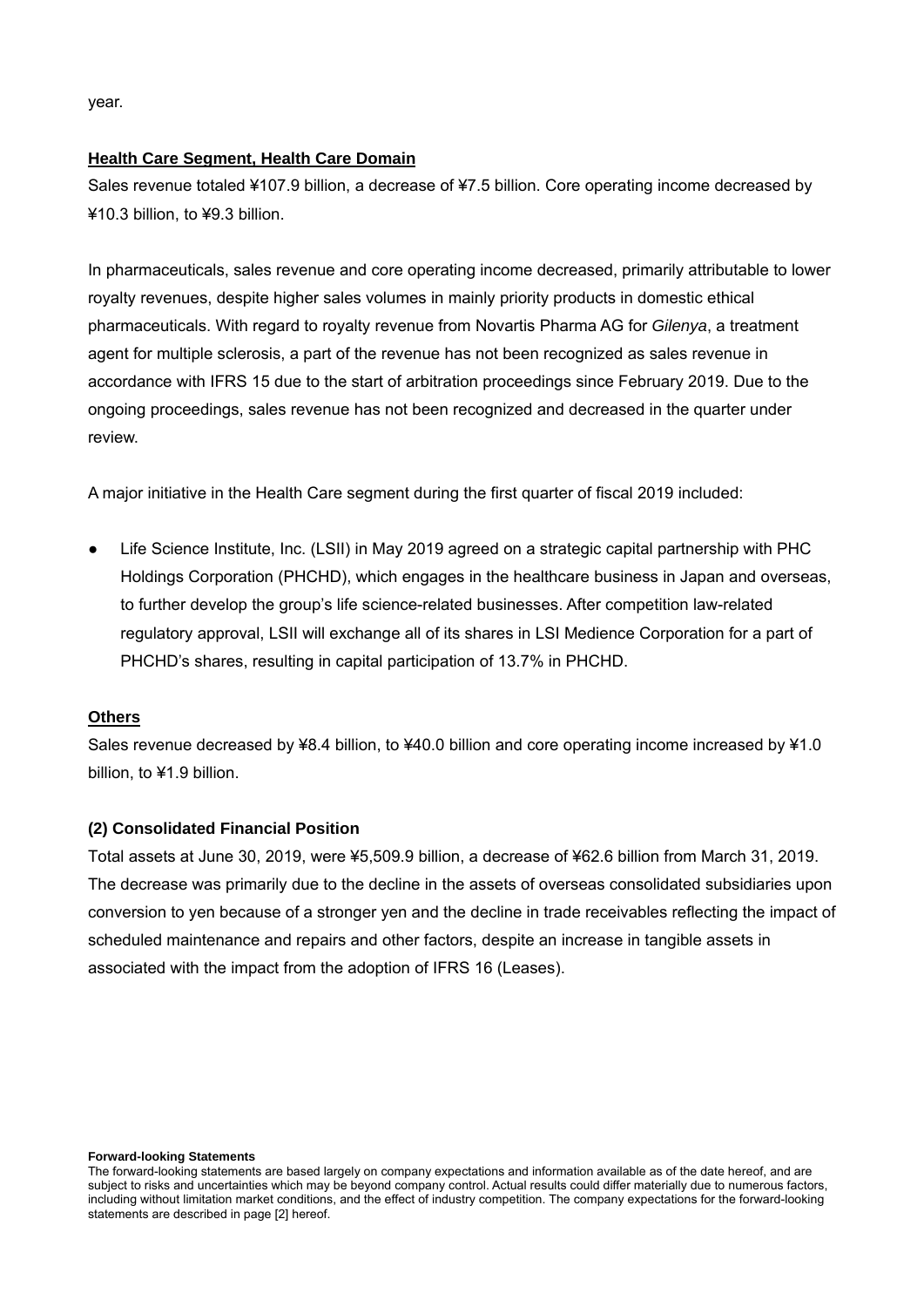## **Reference**

## **(1) Condensed Consolidated Statement of Profit or Loss**

Three months ended June 30, 2018 and 2019

|                                                  |                                        | (Millions of yen)                      |
|--------------------------------------------------|----------------------------------------|----------------------------------------|
|                                                  | Three months<br>ended June 30,<br>2018 | Three months<br>ended June 30,<br>2019 |
| <b>Continuing operations</b>                     |                                        |                                        |
| Sales revenue                                    | 921,771                                | 916,357                                |
| Cost of sales                                    | (656, 421)                             | (655, 494)                             |
| Gross profit                                     | 265,350                                | 260,863                                |
| Selling, general and administrative expenses     | (181, 013)                             | (196, 898)                             |
| Other operating income                           | 4,943                                  | 5,889                                  |
| Other operating expenses                         | (5, 575)                               | (5,008)                                |
| Share of profit of associates and joint ventures | 9,365                                  | 5,032                                  |
| Operating income                                 | 93,070                                 | 69,878                                 |
| Financial income                                 | 5,378                                  | 3,991                                  |
| Financial expenses                               | (4, 441)                               | (7, 303)                               |
| Income before taxes                              | 94,007                                 | 66,566                                 |
| Income taxes                                     | (22, 236)                              | (18, 144)                              |
| Net income from continuing operations            | 71,771                                 | 48,422                                 |
| <b>Discontinued operations</b>                   |                                        |                                        |
| Net income from discontinued operations          | 391                                    | 469                                    |
| Net income                                       | 72,162                                 | 48,891                                 |
| Net income attributable to                       |                                        |                                        |
| Owners of the parent                             | 58,105                                 | 37,849                                 |
| Non-controlling interests                        | 14,057                                 | 11,042                                 |
| Net income                                       | 72,162                                 | 48,891                                 |
| Earnings per share                               |                                        |                                        |
| Basic (Yen)                                      |                                        |                                        |
| Continuing operations                            | 40.41                                  | 26.33                                  |
| Discontinued operations                          | 0.27                                   | 0.33                                   |
| Total                                            | 40.68                                  | 26.66                                  |
| Diluted (Yen)                                    |                                        |                                        |
| Continuing operations                            | 37.31                                  | 24.26                                  |
| Discontinued operations                          | 0.25                                   | 0.30                                   |
| Total                                            | 37.56                                  | 24.56                                  |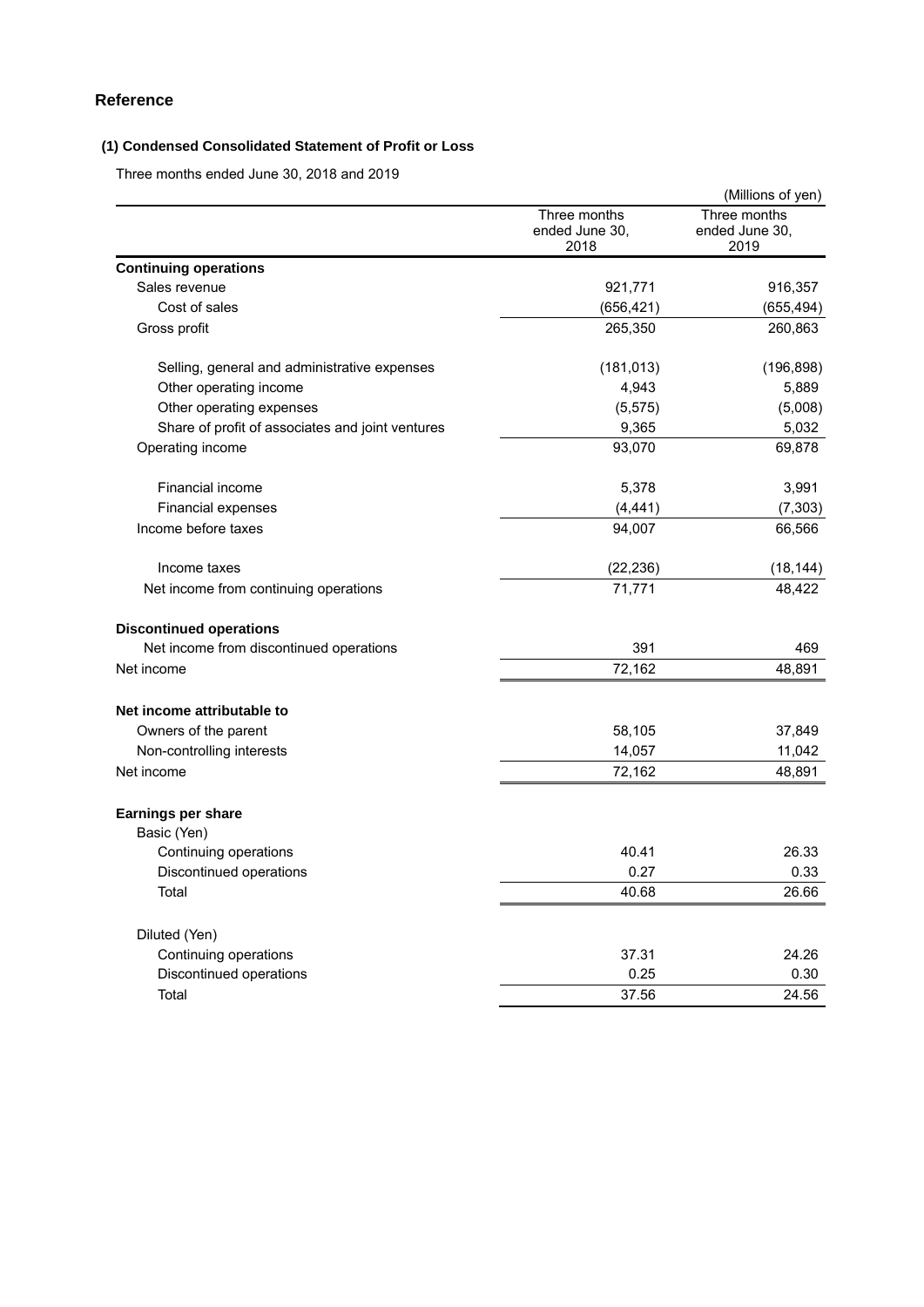## **(2) Condensed Consolidated Statement of Comprehensive Income**

Three months ended June 30, 2018 and 2019

|                                                                                                              |                                        | (Millions of yen)                      |
|--------------------------------------------------------------------------------------------------------------|----------------------------------------|----------------------------------------|
|                                                                                                              | Three months<br>ended June 30,<br>2018 | Three months<br>ended June 30.<br>2019 |
| Net income                                                                                                   | 72,162                                 | 48,891                                 |
| Other comprehensive income                                                                                   |                                        |                                        |
| Items that will not be reclassified to profit or loss                                                        |                                        |                                        |
| Net gain (loss) on revaluation of financial assets<br>measured at fair value                                 | 2,405                                  | (8,356)                                |
| Remeasurements of defined benefit pensions plans                                                             | 3,167                                  | (642)                                  |
| Share of other comprehensive income(loss)<br>of associates and joint ventures for using<br>the equity method | 140                                    | (47)                                   |
| Total items that will not be reclassified to profit or loss                                                  | 5,712                                  | (9,045)                                |
| Items that may be subsequently reclassified to<br>profit or loss                                             |                                        |                                        |
| Exchange differences on translation of<br>foreign operations                                                 | 9,650                                  | (36, 570)                              |
| Net gain (loss) on derivatives designated<br>as cash flow hedges                                             | 55                                     | (105)                                  |
| Share of other comprehensive income(loss)<br>of associates and joint ventures for using<br>the equity method | (2,698)                                | (2,661)                                |
| Total items that may be subsequently reclassified<br>to profit or loss                                       | 7,007                                  | (39, 336)                              |
| Total other comprehensive income (net of tax)                                                                | 12,719                                 | (48, 381)                              |
| Total comprehensive income                                                                                   | 84,881                                 | 510                                    |
|                                                                                                              |                                        |                                        |
| Total comprehensive income attributable to                                                                   |                                        |                                        |
| Owners of the parent                                                                                         | 65,981                                 | 1,984                                  |
| Non-controlling interests                                                                                    | 18,900                                 | (1, 474)                               |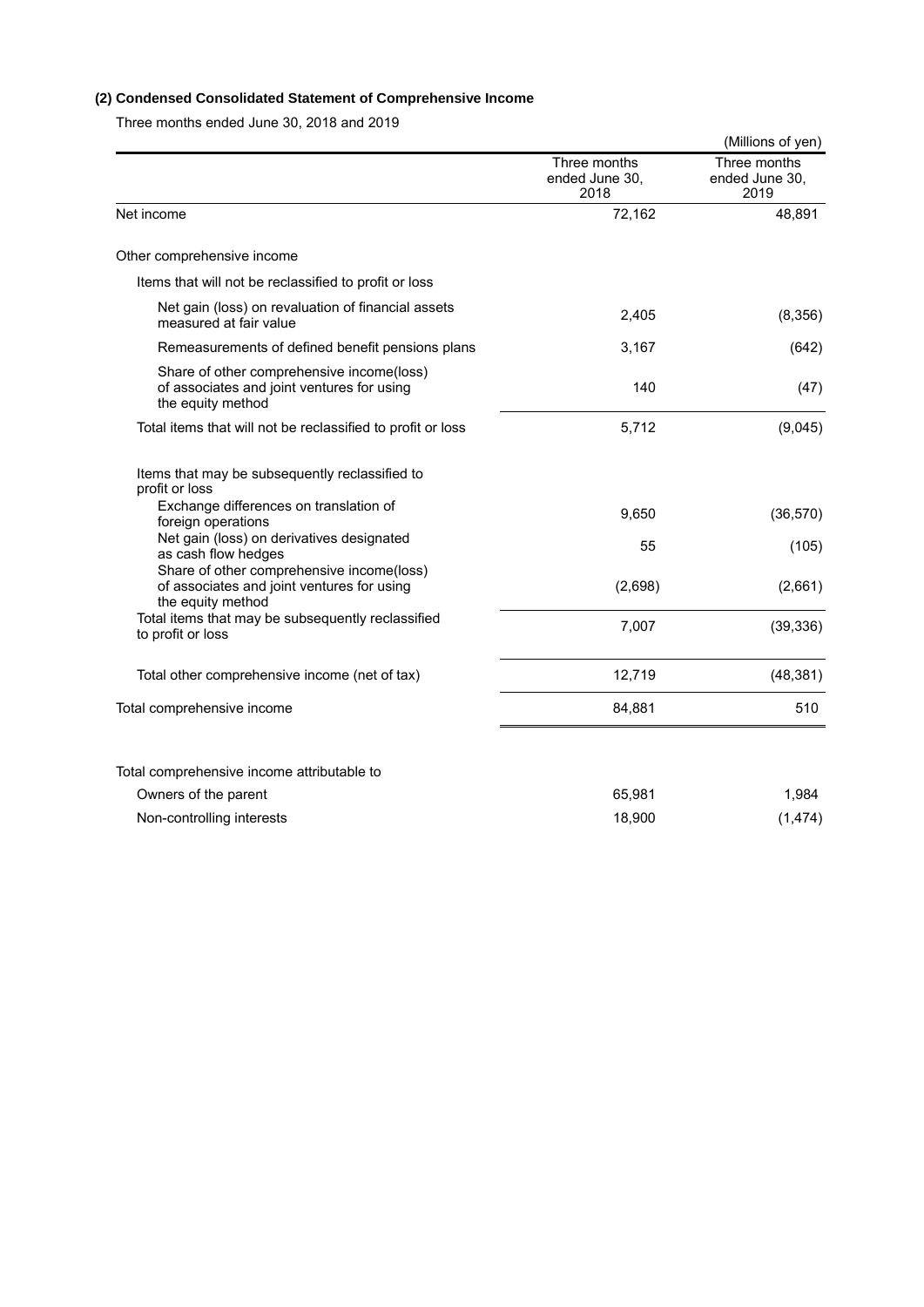## **(3) Condensed Consolidated Statement of Financial Position**

|                                                   |                | (Millions of yen) |
|---------------------------------------------------|----------------|-------------------|
|                                                   | March 31, 2019 | June 30, 2019     |
| Assets                                            |                |                   |
| <b>Current assets</b>                             |                |                   |
| Cash and cash equivalents                         | 321,541        | 259,465           |
| Trade receivables                                 | 855,107        | 784,243           |
| Inventories                                       | 623,049        | 618,664           |
| Other financial assets                            | 248,262        | 228,368           |
| Other current assets                              | 76,072         | 108,613           |
| Subtotal                                          | 2,124,031      | 1,999,353         |
| Assets held for sales                             | 17,810         | 79,435            |
| Total current assets                              | 2,141,841      | 2,078,788         |
| Non-current assets                                |                |                   |
| Property, plant and equipment                     | 1,683,354      | 1,732,454         |
| Goodwill                                          | 648,806        | 643,622           |
| Intangible assets                                 | 568,787        | 551,016           |
| Investments accounted for using the equity method | 183,067        | 179,278           |
| Other financial assets                            | 228,571        | 210,364           |
| Other non-current assets                          | 33,573         | 33,632            |
| Deferred tax assets                               | 84,509         | 80,763            |
| Total non-current assets                          | 3,430,667      | 3,431,129         |
| Total assets                                      | 5,572,508      | 5,509,917         |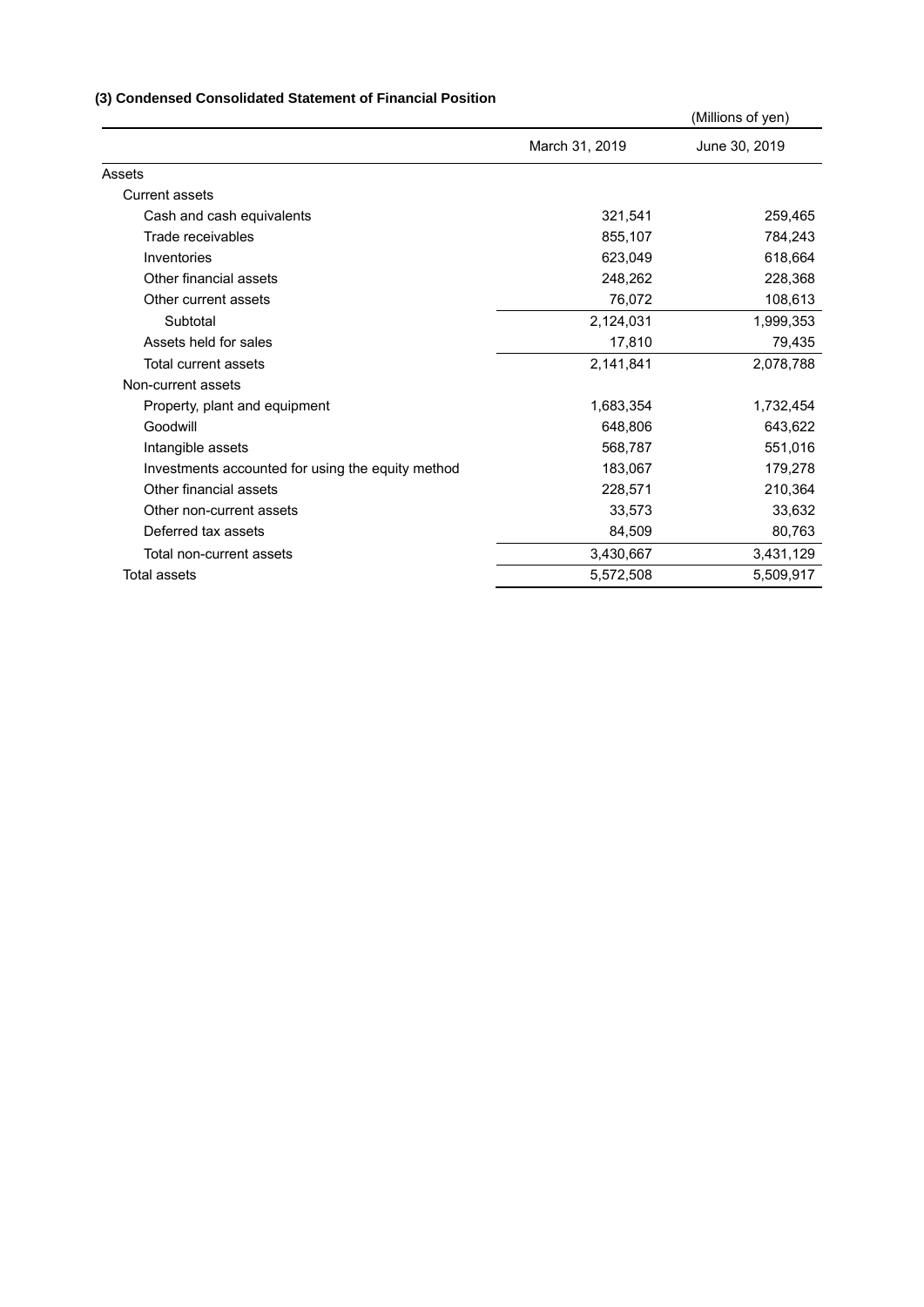|                                                            |                | (Millions of yen) |
|------------------------------------------------------------|----------------|-------------------|
|                                                            | March 31, 2019 | June 30, 2019     |
| Liabilities                                                |                |                   |
| <b>Current liabilities</b>                                 |                |                   |
| Trade payables                                             | 492,404        | 459,594           |
| Bonds and borrowings                                       | 1,108,643      | 1,001,609         |
| Income tax payable                                         | 31,768         | 22,307            |
| Other financial liabilities                                | 222,377        | 226,288           |
| Provisions                                                 | 8,296          | 8,548             |
| Other current liabilities                                  | 138,089        | 126,832           |
| Subtotal                                                   | 2,001,577      | 1,845,178         |
| Liabilities directly associated with assets held for sales | 11,723         | 47,603            |
| <b>Total current liabilities</b>                           | 2,013,300      | 1,892,781         |
| Non-current liabilities                                    |                |                   |
| Bonds and borrowings                                       | 1,138,108      | 1,175,215         |
| Other financial liabilities                                | 26,755         | 89,516            |
| Retirement benefit liabilities                             | 120,816        | 117,647           |
| Provisions                                                 | 28,294         | 28,019            |
| Other non-current liabilities                              | 41,971         | 45,691            |
| Deferred tax liabilities                                   | 177,410        | 173,001           |
| Total non-current liabilities                              | 1,533,354      | 1,629,089         |
| <b>Total liabilities</b>                                   | 3,546,654      | 3,521,870         |
| Equity                                                     |                |                   |
| Common stock                                               | 50,000         | 50,000            |
| Additional paid-in capital                                 | 321,477        | 322,955           |
| Treasury stock                                             | (63, 560)      | (63, 550)         |
| Retained earnings                                          | 1,073,873      | 1,082,801         |
| Other components of equity                                 | (3,843)        | (38, 834)         |
| Equity attributable to owners of the parent                | 1,377,947      | 1,353,372         |
| Non-controlling interests                                  | 647,907        | 634,675           |
| Total equity                                               | 2,025,854      | 1,988,047         |
| Total liabilities and equity                               | 5,572,508      | 5,509,917         |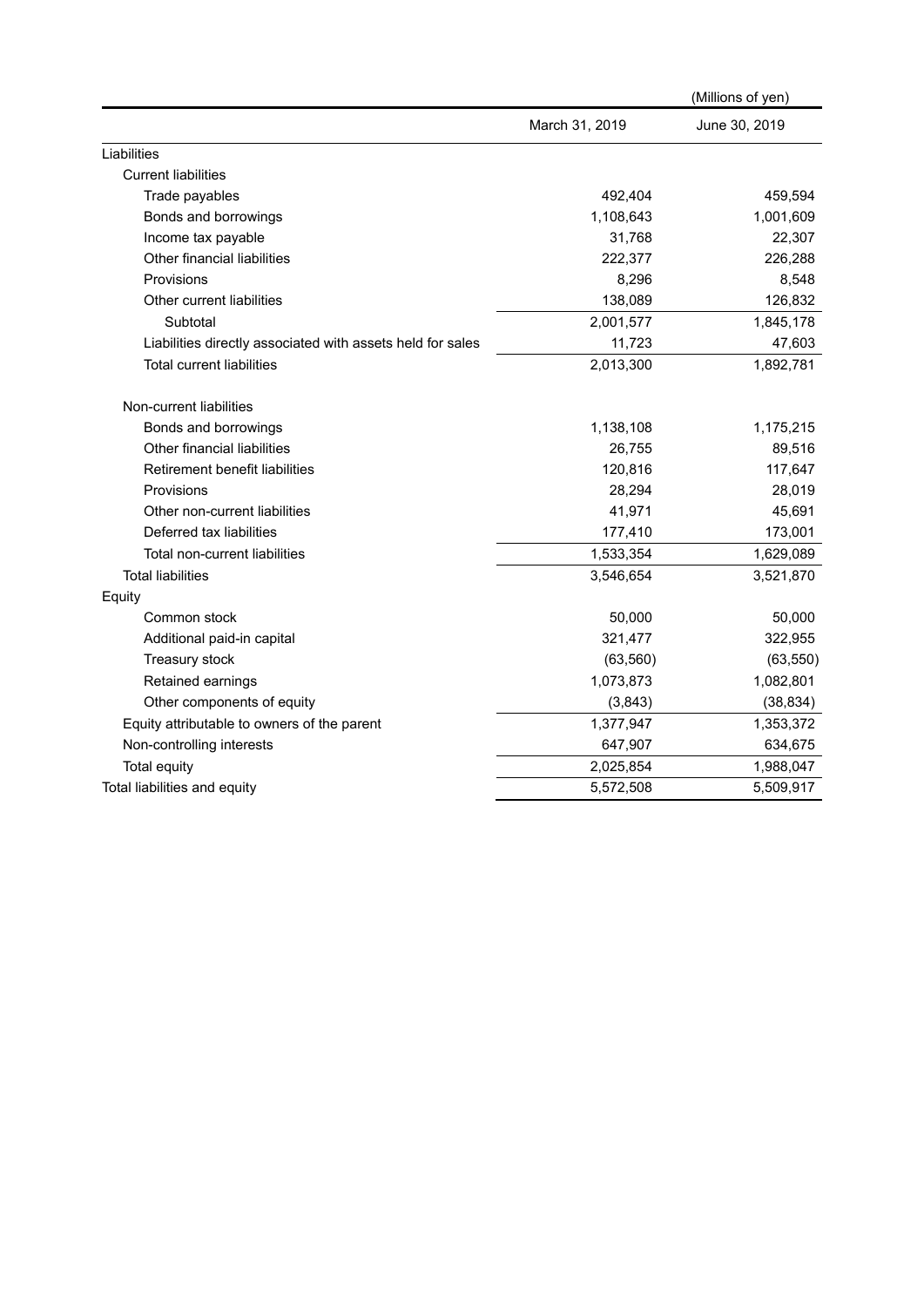## **(4) Condensed Consolidated Statement of Changes in Equity**

Three months ended June 30, 2018

|                                                                  |                 |                                  |                   | (Millions of yen)    |
|------------------------------------------------------------------|-----------------|----------------------------------|-------------------|----------------------|
|                                                                  | Common<br>stock | Additional<br>paid-in<br>capital | Treasury<br>stock | Retained<br>earnings |
| Balance at April 1, 2018                                         | 50,000          | 321,111                          | (43, 569)         | 956,946              |
| Cumulative effects of changes<br>in accounting policies          |                 |                                  |                   | (85)                 |
| Restated balance at April 1, 2018                                | 50,000          | 321,111                          | (43, 569)         | 956,861              |
| Net income                                                       |                 |                                  |                   | 58,105               |
| Other comprehensive income                                       |                 |                                  |                   |                      |
| Total comprehensive income                                       |                 |                                  |                   | 58,105               |
|                                                                  |                 |                                  |                   |                      |
| Purchase of treasury stock                                       |                 |                                  | (20,007)          |                      |
| Disposal of treasury stock                                       |                 | (18)                             | 18                |                      |
| Cash dividends                                                   |                 |                                  |                   | (24, 470)            |
| Share-based payment transactions                                 |                 | 188                              |                   |                      |
| Share-based payment transactions<br>of subsidiaries              |                 |                                  |                   |                      |
| Changes in interests in subsidiaries                             |                 | 33                               |                   |                      |
| Transfer from other components<br>of equity to retained earnings |                 |                                  |                   | 4,660                |
| Total transactions with owners                                   |                 | 203                              | (19,989)          | (19, 810)            |
|                                                                  |                 |                                  |                   |                      |
| Balance at June 30, 2018                                         | 50,000          | 321,314                          | (63, 558)         | 995,156              |

|                                                                  | Other components of equity                                                                  |                                                                            |                                                              |                                                                              |         |                                                      |                                  |                 |
|------------------------------------------------------------------|---------------------------------------------------------------------------------------------|----------------------------------------------------------------------------|--------------------------------------------------------------|------------------------------------------------------------------------------|---------|------------------------------------------------------|----------------------------------|-----------------|
|                                                                  | Net gain<br>(loss) on<br>revaluation<br>of financial<br>assets<br>measured<br>at fair value | Remeasure- Exchange<br>ments of<br>defined<br>benefit<br>pensions<br>plans | differences<br>on<br>translation<br>of foreign<br>operations | Net gain<br>(loss) on<br>derivatives<br>designated<br>as cash flow<br>hedges | Total   | Equity<br>attributable<br>to owners of<br>the parent | Non-<br>controlling<br>interests | Total<br>equity |
| Balance at April 1, 2018                                         | 51,544                                                                                      |                                                                            | (50, 455)                                                    | 173                                                                          | 1,262   | 1,285,750                                            | 633,740                          | 1,919,490       |
| Cumulative effects of changes<br>in accounting policies          |                                                                                             |                                                                            |                                                              |                                                                              |         | (85)                                                 | (61)                             | (146)           |
| Restated balance at April 1, 2018                                | 51,544                                                                                      |                                                                            | (50, 455)                                                    | 173                                                                          | 1,262   | 1,285,665                                            | 633,679                          | 1,919,344       |
| Net income                                                       |                                                                                             |                                                                            |                                                              |                                                                              |         | 58,105                                               | 14,057                           | 72,162          |
| Other comprehensive income                                       | 1,617                                                                                       | 2,871                                                                      | 3,338                                                        | 50                                                                           | 7,876   | 7,876                                                | 4,843                            | 12,719          |
| Total comprehensive income                                       | 1,617                                                                                       | 2,871                                                                      | 3,338                                                        | 50                                                                           | 7,876   | 65,981                                               | 18,900                           | 84,881          |
| Purchase of treasury stock                                       |                                                                                             |                                                                            |                                                              |                                                                              |         | (20,007)                                             |                                  | (20,007)        |
| Disposal of treasury stock                                       |                                                                                             |                                                                            |                                                              |                                                                              |         |                                                      |                                  |                 |
| Cash dividends                                                   |                                                                                             |                                                                            |                                                              |                                                                              |         | (24, 470)                                            | (15, 343)                        | (39, 813)       |
| Share-based payment transactions                                 |                                                                                             |                                                                            |                                                              |                                                                              |         | 188                                                  |                                  | 188             |
| Share-based payment transactions<br>of subsidiaries              |                                                                                             |                                                                            |                                                              |                                                                              |         |                                                      | 12                               | 12              |
| Changes in interests in subsidiaries                             |                                                                                             |                                                                            |                                                              |                                                                              |         | 33                                                   | 1,176                            | 1,209           |
| Transfer from other components<br>of equity to retained earnings | (1,789)                                                                                     | (2,871)                                                                    |                                                              |                                                                              | (4,660) |                                                      |                                  |                 |
| Total transactions with owners                                   | (1,789)                                                                                     | (2,871)                                                                    |                                                              |                                                                              | (4,660) | (44, 256)                                            | (14, 155)                        | (58, 411)       |
| Balance at June 30, 2018                                         | 51,372                                                                                      |                                                                            | (47, 117)                                                    | 223                                                                          | 4,478   | 1,307,390                                            | 638,424                          | 1,945,814       |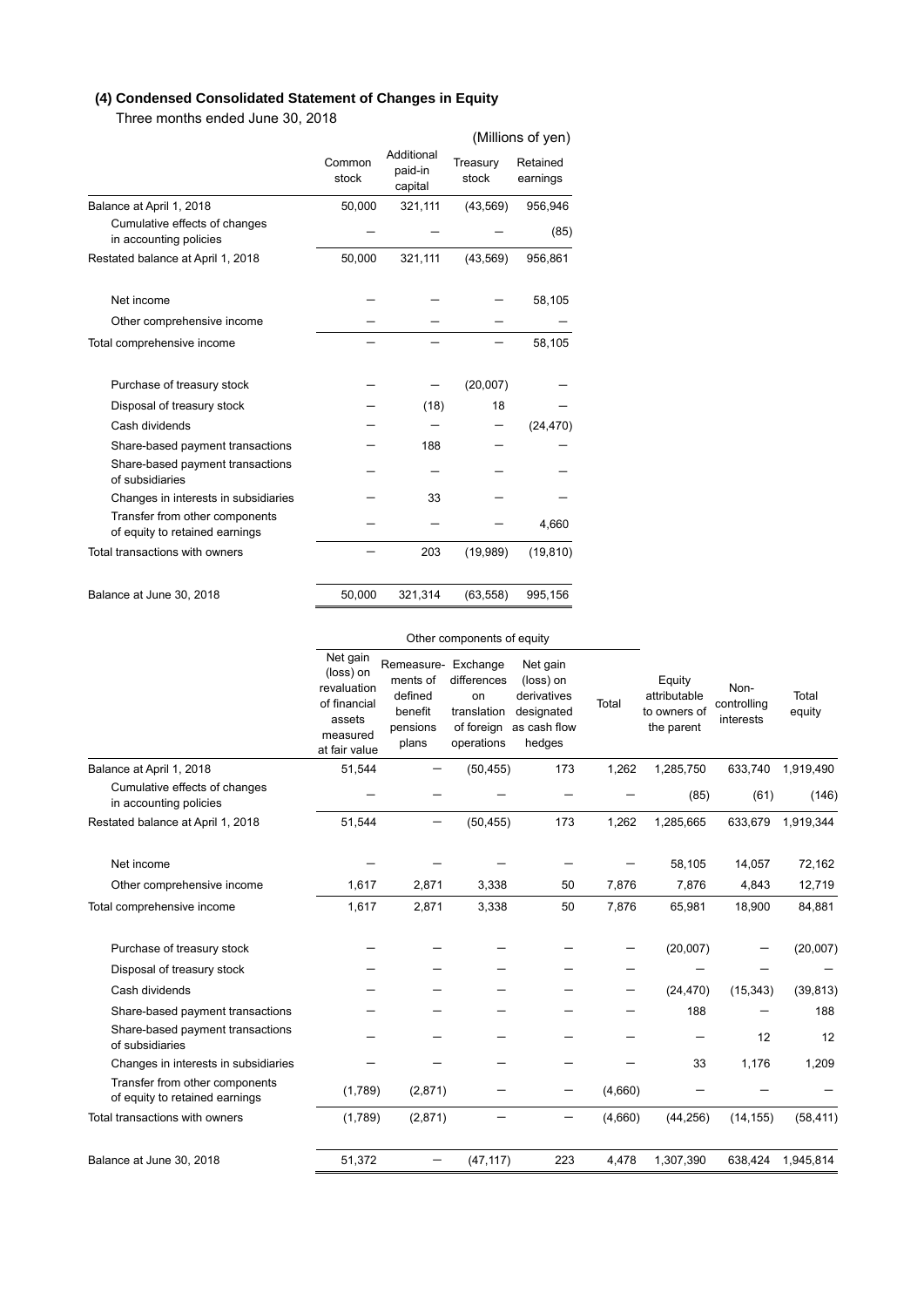## Three months ended June 30, 2019

|                                                                  |                 |                                  |                   | (Millions of yen)    |
|------------------------------------------------------------------|-----------------|----------------------------------|-------------------|----------------------|
|                                                                  | Common<br>stock | Additional<br>paid-in<br>capital | Treasury<br>stock | Retained<br>earnings |
| Balance at April 1, 2019                                         | 50,000          | 321,477                          |                   | (63,560) 1,073,873   |
| Net income                                                       |                 |                                  |                   | 37,849               |
| Other comprehensive income                                       |                 |                                  |                   |                      |
| Total comprehensive income                                       |                 |                                  |                   | 37,849               |
| Purchase of treasury stock                                       |                 |                                  | (5)               |                      |
| Disposal of treasury stock                                       |                 | (14)                             | 15                |                      |
| Cash dividends                                                   |                 |                                  |                   | (28, 398)            |
| Share-based payment transactions                                 |                 | 77                               |                   |                      |
| Share-based payment transactions<br>of subsidiaries              |                 |                                  |                   |                      |
| Changes in interests in subsidiaries                             |                 | (783)                            |                   |                      |
| Business combinations or business<br>divestitures                |                 | 2,198                            |                   |                      |
| Changes in scope of consolidation                                |                 |                                  |                   | 351                  |
| Transfer from other components<br>of equity to retained earnings |                 |                                  |                   | (874)                |
| Total transactions with owners                                   |                 | 1,478                            | 10                | (28, 921)            |
| Balance at June 30, 2019                                         | 50,000          | 322,955                          |                   | (63,550) 1,082,801   |

#### Other components of equity

|                                                                  | Net gain<br>(loss) on<br>revaluation<br>of financial<br>assets<br>measured<br>at fair value | Remeasure- Exchange<br>ments of<br>defined<br>benefit<br>pensions<br>plans | differences<br>on<br>translation<br>of foreign<br>operations | Net gain<br>(loss) on<br>derivatives<br>designated<br>as cash flow<br>hedges | Total     | Equity<br>attributable<br>to owners of<br>the parent | Non-<br>controlling<br>interests | Total<br>equity |
|------------------------------------------------------------------|---------------------------------------------------------------------------------------------|----------------------------------------------------------------------------|--------------------------------------------------------------|------------------------------------------------------------------------------|-----------|------------------------------------------------------|----------------------------------|-----------------|
| Balance at April 1, 2019                                         | 51,500                                                                                      |                                                                            | (55, 530)                                                    | 187                                                                          | (3,843)   | 1,377,947                                            | 647,907                          | 2,025,854       |
| Net income                                                       |                                                                                             |                                                                            |                                                              |                                                                              |           | 37,849                                               | 11,042                           | 48,891          |
| Other comprehensive income                                       | (6,788)                                                                                     | (927)                                                                      | (28, 018)                                                    | (132)                                                                        | (35, 865) | (35, 865)                                            | (12, 516)                        | (48, 381)       |
| Total comprehensive income                                       | (6,788)                                                                                     | (927)                                                                      | (28, 018)                                                    | (132)                                                                        | (35, 865) | 1,984                                                | (1, 474)                         | 510             |
| Purchase of treasury stock                                       |                                                                                             |                                                                            |                                                              |                                                                              |           | (5)                                                  |                                  | (5)             |
| Disposal of treasury stock                                       |                                                                                             |                                                                            |                                                              |                                                                              |           | 1                                                    |                                  | 1               |
| Cash dividends                                                   |                                                                                             |                                                                            |                                                              |                                                                              |           | (28, 398)                                            | (14, 953)                        | (43, 351)       |
| Share-based payment transactions                                 |                                                                                             |                                                                            |                                                              |                                                                              |           | 77                                                   |                                  | 77              |
| Share-based payment transactions<br>of subsidiaries              |                                                                                             |                                                                            |                                                              |                                                                              |           |                                                      | 3                                | 3               |
| Changes in interests in subsidiaries                             |                                                                                             |                                                                            |                                                              |                                                                              |           | (783)                                                | (576)                            | (1, 359)        |
| Business combinations or business<br>divestitures                |                                                                                             |                                                                            |                                                              |                                                                              |           | 2,198                                                | 3,292                            | 5,490           |
| Changes in scope of consolidation                                |                                                                                             |                                                                            |                                                              |                                                                              |           | 351                                                  | 476                              | 827             |
| Transfer from other components<br>of equity to retained earnings | (53)                                                                                        | 927                                                                        |                                                              |                                                                              | 874       |                                                      |                                  |                 |
| Total transactions with owners                                   | (53)                                                                                        | 927                                                                        |                                                              |                                                                              | 874       | (26, 559)                                            | (11, 758)                        | (38, 317)       |
| Balance at June 30, 2019                                         | 44,659                                                                                      |                                                                            | (83,548)                                                     | 55                                                                           | (38, 834) | 1,353,372                                            | 634,675                          | 1,988,047       |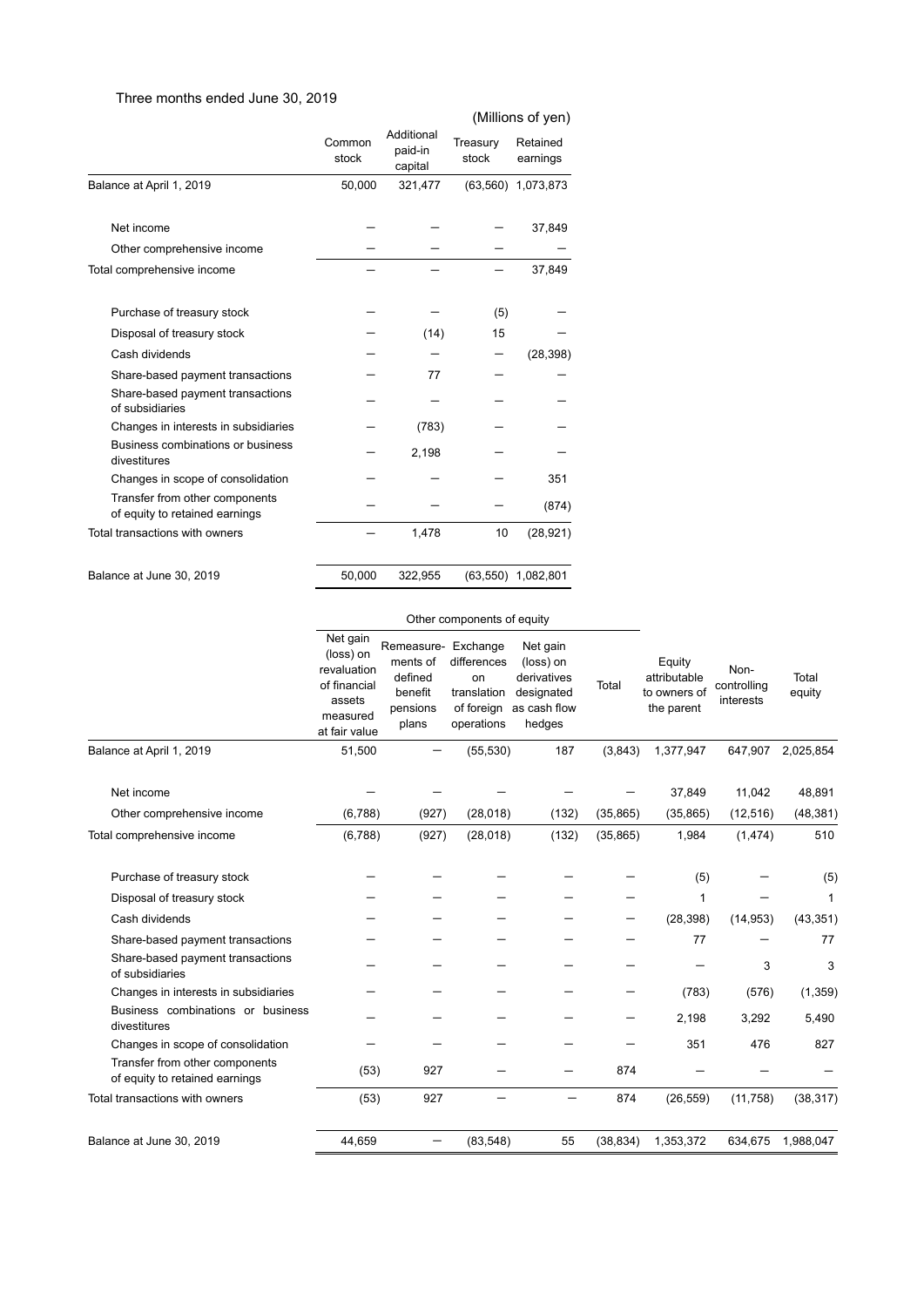## **(5) Condensed Consolidated Statement of Cash Flow**

Three months ended June 30, 2018 and 2019

|                                                                          |                                        | (Millions of yen)                      |
|--------------------------------------------------------------------------|----------------------------------------|----------------------------------------|
|                                                                          | Three months<br>ended June 30,<br>2018 | Three months<br>ended June 30,<br>2019 |
| Cash flows from operating activities                                     |                                        |                                        |
| Income before taxes                                                      | 94,007                                 | 66,566                                 |
| Income before taxes from discontinued operations                         | 527                                    | 680                                    |
| Depreciation and amortization                                            | 45,824                                 | 59,640                                 |
| Share of profit of associates and joint ventures                         | (9,368)                                | (5,032)                                |
| Interest and dividend income                                             | (4, 483)                               | (3,908)                                |
| Interest expenses                                                        | 4,185                                  | 6,460                                  |
| (Increase) decrease in trade receivables                                 | 21,842                                 | 40,520                                 |
| (Increase) decrease in inventories                                       | 5,163                                  | (5, 174)                               |
| Increase (decrease) in trade payables                                    | (28, 601)                              | (18, 338)                              |
| Increase (decrease) in retirement benefit assets and<br>liabilities, net | (455)                                  | 1,122                                  |
| Other                                                                    | 5,192                                  | (10, 398)                              |
| Subtotal                                                                 | 133,833                                | 132,138                                |
| Interest received                                                        | 1,280                                  | 647                                    |
| Dividends received                                                       | 14,797                                 | 13,983                                 |
| Interest paid                                                            | (3,450)                                | (6,611)                                |
| Income tax (paid) received, net                                          | (56, 897)                              | (36, 450)                              |
| Net cash provided by (used in) operating activities                      | 89,563                                 | 103,707                                |
| Cash flows from investing activities                                     |                                        |                                        |
| Purchase of property, plant and equipment                                | (54, 789)                              | (54, 735)                              |
| Proceeds from sales of property, plant and equipment                     | 3,529                                  | 1,626                                  |
| Purchase of intangible assets                                            | (730)                                  | (1, 313)                               |
| Purchase of other financial assets                                       | (107, 663)                             | (115, 355)                             |
| Proceeds from sales/redemption of other financial assets                 | 103,950                                | 125,102                                |
| Net cash outflow on acquisition of subsidiaries                          |                                        | (1, 429)                               |
| Proceeds from sales of investments in subsidiaries                       |                                        | 1,015                                  |
| Net (Increase) decrease of time deposits                                 | (3, 458)                               | (564)                                  |
| Other                                                                    | 178                                    | (1,691)                                |
| Net cash provided by (used in) investing activities                      | (58, 983)                              | (47, 344)                              |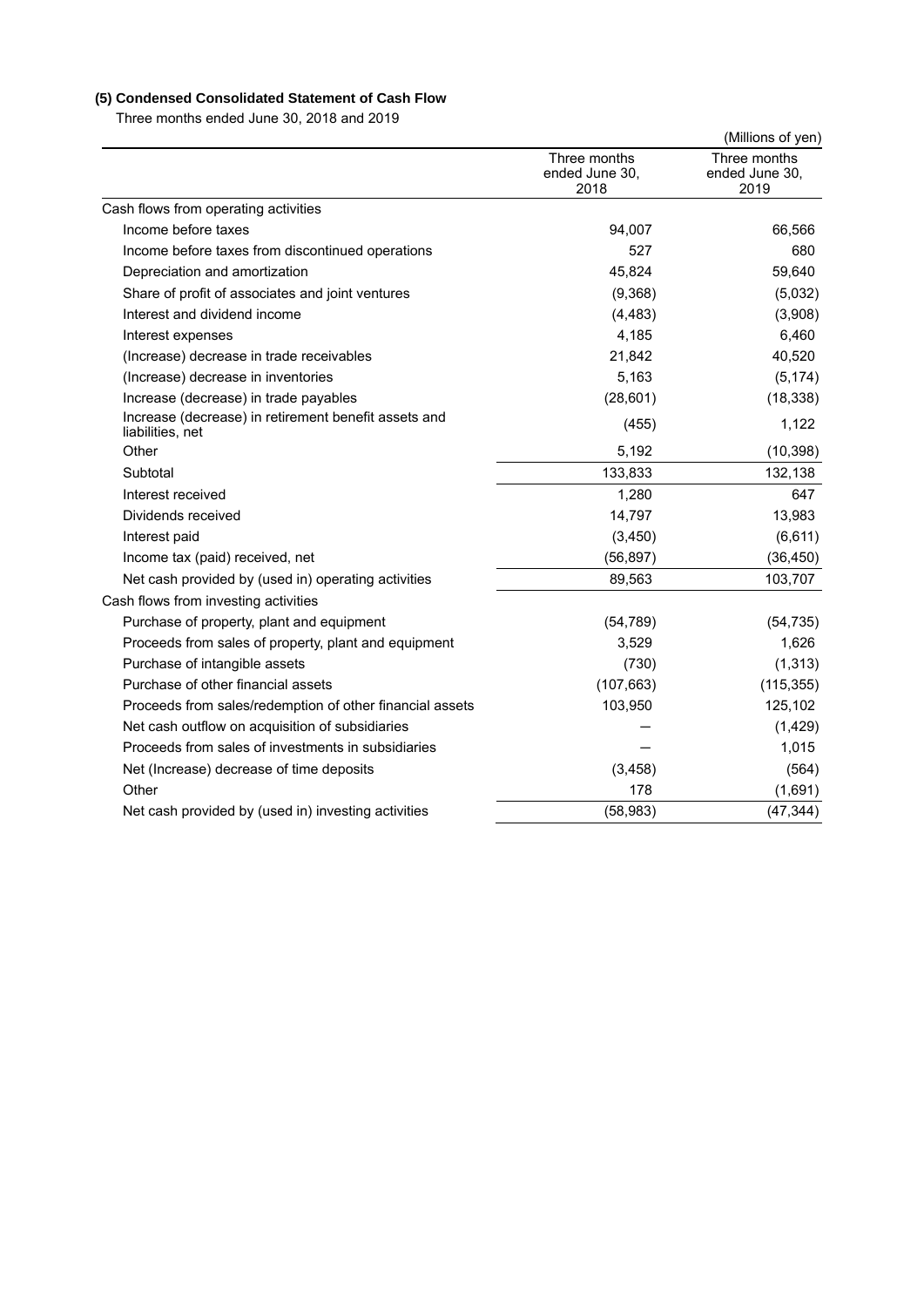|                                                                                                          |                                        | (Millions of yen)                      |
|----------------------------------------------------------------------------------------------------------|----------------------------------------|----------------------------------------|
|                                                                                                          | Three months<br>ended June 30,<br>2018 | Three months<br>ended June 30.<br>2019 |
| Cash flows from financing activities                                                                     |                                        |                                        |
| Net increase (decrease) in short-term borrowings                                                         | 13.054                                 | (66, 827)                              |
| Net increase (decrease) in commercial papers                                                             | 18,000                                 | (28,000)                               |
| Proceeds from long-term borrowings                                                                       | 12,035                                 | 54,042                                 |
| Repayment of long-term borrowings                                                                        | (17, 709)                              | (20, 185)                              |
| Proceeds from issuance of bonds                                                                          |                                        | 29,812                                 |
| Redemption of bonds                                                                                      | (20,000)                               | (25,000)                               |
| Repayment of lease liabilities                                                                           | (1,051)                                | (8, 218)                               |
| Net (increase) decrease in treasury stock                                                                | (20,007)                               | (4)                                    |
| Dividends paid to owners of the parent                                                                   | (24, 470)                              | (28, 398)                              |
| Dividends paid to non-controlling interests                                                              | (15, 343)                              | (14,966)                               |
| Proceeds from stock issuance to non-controlling interests                                                | 1,248                                  |                                        |
| Other                                                                                                    | (514)                                  | (1, 353)                               |
| Net cash provided by (used in) financing activities                                                      | (54, 757)                              | (109, 097)                             |
| Effect of exchange rate changes on cash and cash equivalents                                             | 61                                     | (7,654)                                |
| Net increase (decrease) in cash and cash equivalents                                                     | (24, 116)                              | (60, 388)                              |
| Cash and cash equivalents at the beginning of the period                                                 | 277,624                                | 321,541                                |
| Net increase (decrease) in cash and cash equivalents<br>resulting from transfer to assets held for sales | 208                                    | (2, 294)                               |
| Net increase (decrease) in cash and cash equivalents<br>resulting from change in scope of consolidation  | (35)                                   | 606                                    |
| Cash and cash equivalents at the end of the period                                                       | 253,681                                | 259,465                                |